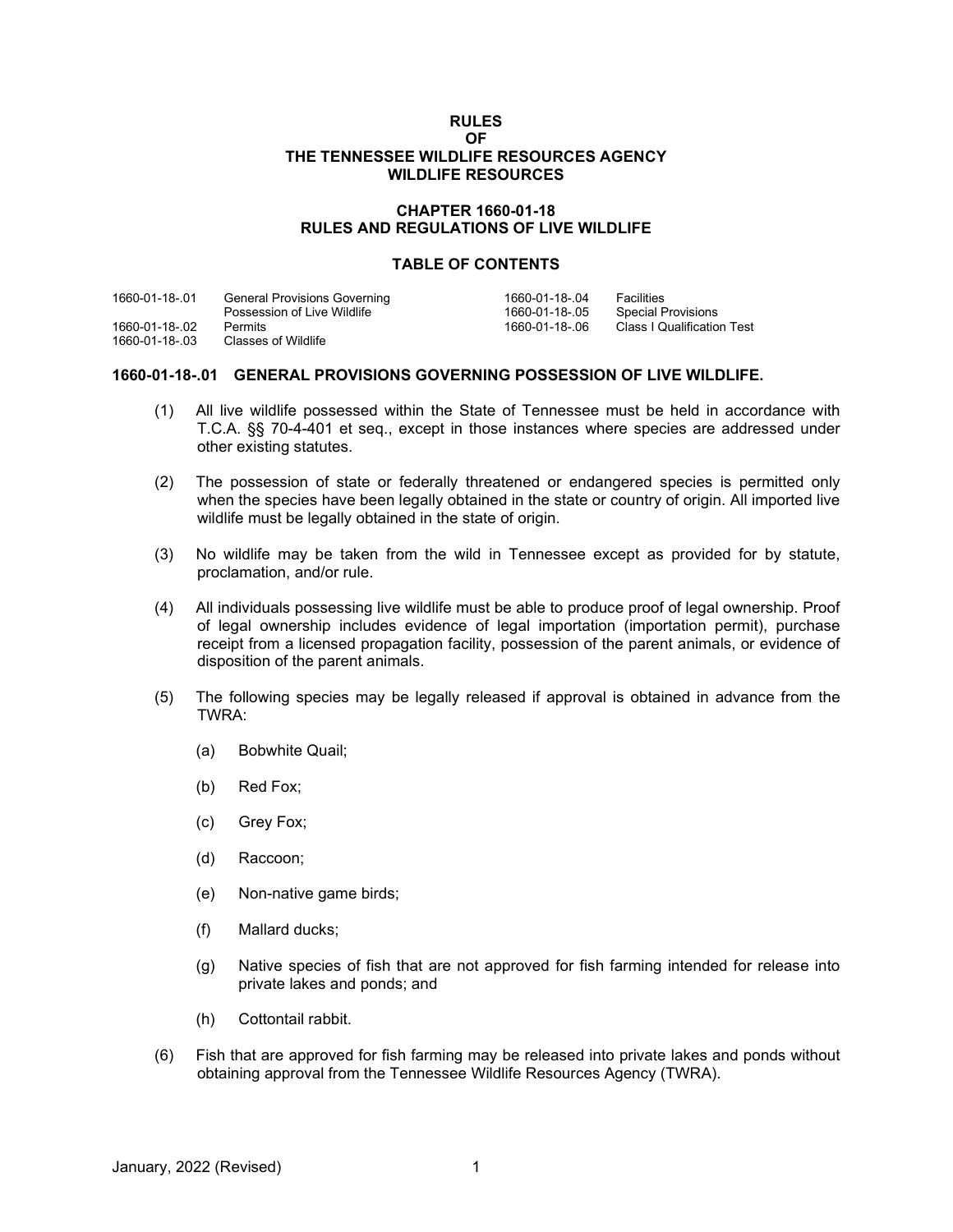*Authority: T.C.A. §§ 70-1-206, 70-4-403, 70-4-404, and 70-4-405. Administrative History: Original rule filed July 25, 1986; effective September 8, 1986. Amendment filed February 26, 1987; effective April 12, 1987. Amendment filed April 20, 1992; effective June 4, 1992. Amendments filed November 1, 2021; effective January 30, 2022.*

### **1660-01-18-.02 PERMITS.**

- (1) A propagation permit is not required for holders of a fish dealer's license issued under Rule 1660-01-26-.03.
- (2) While all other permits do apply, a possession permit is not required for the following species regulated as Class II wildlife:
	- (a) Bobwhite Quail;
	- (b) Non-native game birds that are released in Tennessee or other states for the purpose of hunting (chukar, ringneck pheasant, etc.);
	- (c) Waterfowl defined in Chapter 1, Title 50, of the U. S. Code of Federal Regulations as North American migratory game birds;
	- (d) Legally obtained native aquatic species held in aquaria; and
	- (e) Legally obtained nonpoisonous reptiles and amphibians indigenous to the State of Tennessee.
- (3) All information requested on application for permits must be completed accurately.
- (4) Permits shall expire on the 30th day of June each year.
- (5) An importation permit is required for all fish species except the following:
	- (a) Any species (including their hybrids) native to Tennessee;
	- (b) Triploid grass carp certified by the United States Fish and Wildlife Service;
	- (c) All species that are approved for fish farming; and
	- (d) Golden orfe.
- (6) Class I and Class II species not listed on the permit issued for a facility other than a zoo may not be possessed at the facility until approved and added to the permit by letter from the director of the TWRA.
- (7) Permanent exhibitors cannot engage in the commercial trade of captive wildlife without a valid commercial propagators permit.
- (8) All temporary exhibitors exhibiting Class I wildlife must submit a completed application and an itinerary of intended dates and locations of their exhibition at least twenty-one (21) days prior to first scheduled exhibition.

*Authority: T.C.A. §§ 70-1-206, 70-4-401, 70-4-403, 70-4-404, and 70-4-405. Administrative History: Original rule filed July 25, 1986; effective September 8, 1986. Amendment filed February 26, 1987; effective April 12, 1987. Amendment filed May 11, 1990; effective June 25, 1990. Amendment filed April 20, 1992; effective June 4, 1992. Amendment filed February 3, 1995; effective April 19, 1995. Amendments filed November 1, 2021; effective January 30, 2022.*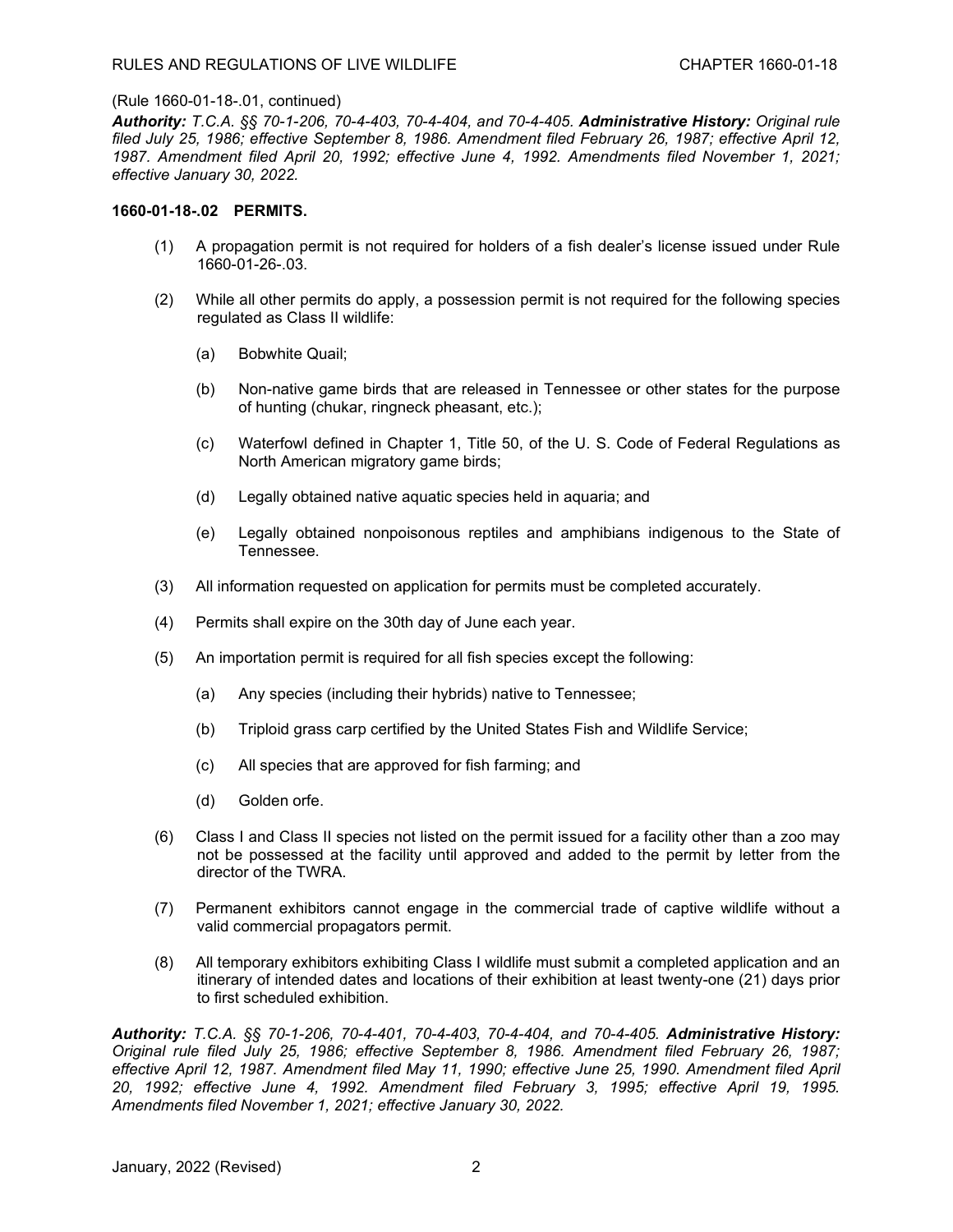### **1660-01-18-.03 CLASSES OF WILDLIFE.**

- (1) Hybrids resulting from the cross of two Class I species are added to the list of Class I wildlife codified in T.C.A. § 70-4-403(1).
- (2) Native species of wildlife are considered to be Class II unless specifically designated otherwise by T.C.A. § 70-4-403 or rules and regulations authorized therein.
- (3) (a) The following species or groups of wildlife are added to the existing listing designated by legislation as Class III:
	- 1. All waterfowl species except those defined in Chapter I, Title 50, of the U.S. Code of Federal regulations as North American migratory game birds.
	- 2. Ostriches, cassowaries, caimans, and gavials.
	- (b) 1. The following species or groups of wildlife are deleted from the existing listing designated by legislation as Class III:
		- (i) All native, nonpoisonous reptiles and amphibians; and
		- (ii) All native, furbearing mammals.
		- 2. All species or groups of wildlife deleted from Class III in part 1. are considered to be Class II wildlife.
- (4) The following species or groups of wildlife are added to the group of animals designated by legislation as Class V:
	- (a) Nandaya or Black-Hooded parakeets (*Nandayus nenday*);
	- (b) Quaker or Monk parakeets (*Myiopsitta monachus*);
	- (c) African clawed frog (*Xenopus lacvis*); and
	- (d) All non-native freshwater aquatic life except the following:
		- 1. Triploid grass carp certified by the United States Fish and Wildlife Service;
		- 2. Species approved for fish farming; and
		- 3. Fish, crustaceans, and mollusks held in aquaria. This exception does not apply to the following species which shall be regarded as Class V:
			- (i) Zebra mussels (*Dreissena polymorpha*);
			- (ii) Black carp (*Mylopharyngodon piceus*);
			- (iii) Blueback herring (*Alosa aestivalis*);
			- (iv) Ruffe (*Gymnocephalus cernua*);
			- (v) Bighead carp (*Aristichthys nobilis*);
			- (vi) Silver carp (*Hypophthalmichthys molitrix*);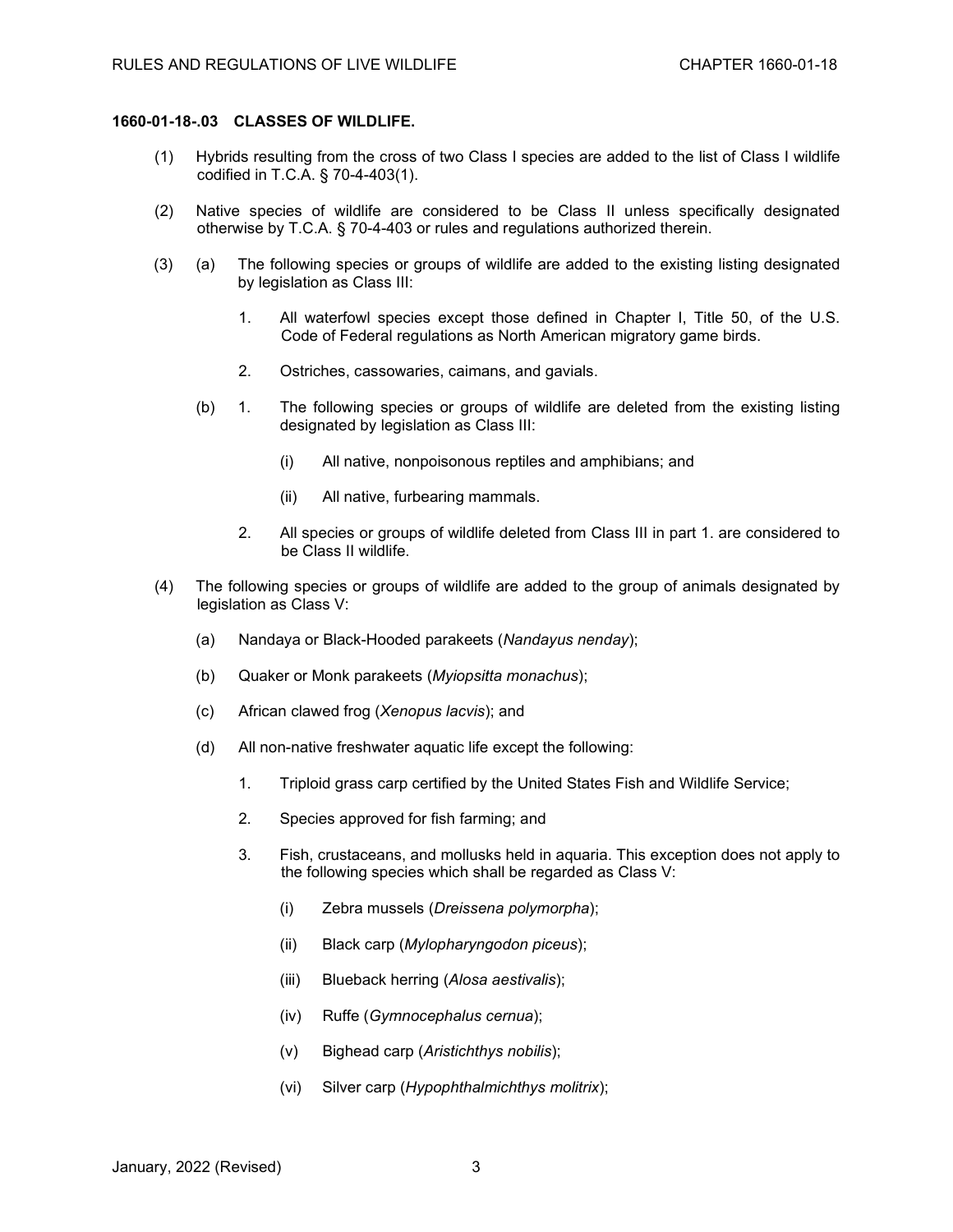- (vii) Snakeheads (all members of the Family *Channidae*);
- (viii) New Zealand mud snail (*Potamopyrgus antipodarum*);
- (ix) Round goby (*Neogobius melanostomus*);
- (x) Rudd (*Scardinius erythrophthalmus*);
- (xi) Swamp eels (all members of the Family *Synbranchidae*);
- (xii) Marbled crayfish (Marmorkreb) (*Procambarus fallax f. virginalis*); and
- (xiii) Gold Asian clam (*Corbicula fluminalis*).
- (5) Hybrids involving two species from different Classes of animals shall be regulated as a member of the least restrictive Class involved, unless otherwise specified.

*Authority: T.C.A. §§ 70-1-206, 70-4-107, 70-4-401, 70-4-403, 70-4-404, and 70-4-405. Administrative History: Original rule filed July 15, 1986; effective September 8, 1986. Amendment filed February 26, 1987; effective April 12, 1987. Amendment filed April 20, 1992; effective June 4, 1992. Amendment filed December 18, 2002; effective March 3, 2003. Amendment filed July 22, 2015; effective October 22, 2015. Amendments filed November 1, 2021; effective January 30, 2022.*

# **1660-01-18-.04 FACILITIES.**

- (1) A man-made body of water contained within the boundary of a privately owned parcel of land may be considered a propagating facility for the purpose of rearing amphibians, fishes, and reptiles.
- (2) Permanent facilities for the purpose of these rules as they pertain to Class I animals shall be defined as the permanent enclosures, cages or exhibit areas located on premises owned or leased by the permittee as described on the inspection form attached to the application for a Class I permit on file at the Region 5 office of the TWRA.
- (3) Tigers may be held in cages without a top only when the strength of materials and the construction meets the specifications as required by law and the sides of the cage are a minimum of sixteen (16) feet high with the top three (3) feet turned inward at a forty-five (45) degree angle. There shall be no trees or any other structures which could in any way assist the animal in climbing or jumping located within fifteen (15) feet of the cage side.
- (4) Facilities, whether permanent or temporary, for holding or exhibiting Class I animals shall be inspected and approved by TWRA personnel prior to any Class I animals being placed in the facility or a permit being issued.
- (5) Exhibits of Class I animals shall be in a manner that provides for the protection of the animals and the public at all times. Such exhibits shall have exclusionary barriers and trained uniformed guards or caretakers in a position to deter unauthorized public access to the animals; to prevent any escape of animals; and to prevent any direct physical contact of the animals with the public. A barrier system of moats and/or deterrent fencing of a design sufficient to prevent the escape of the animals, deter any unauthorized entry, and prevent any direct physical contact with the public shall be required for all exhibits that do not have trained uniformed guards or caretakers on duty in view of the exhibit area when open to the public. Such deterrent fencing shall be at least eight (8) feet in height to deter the throwing of foreign objects into the cage area and prevent the entry of any unauthorized person.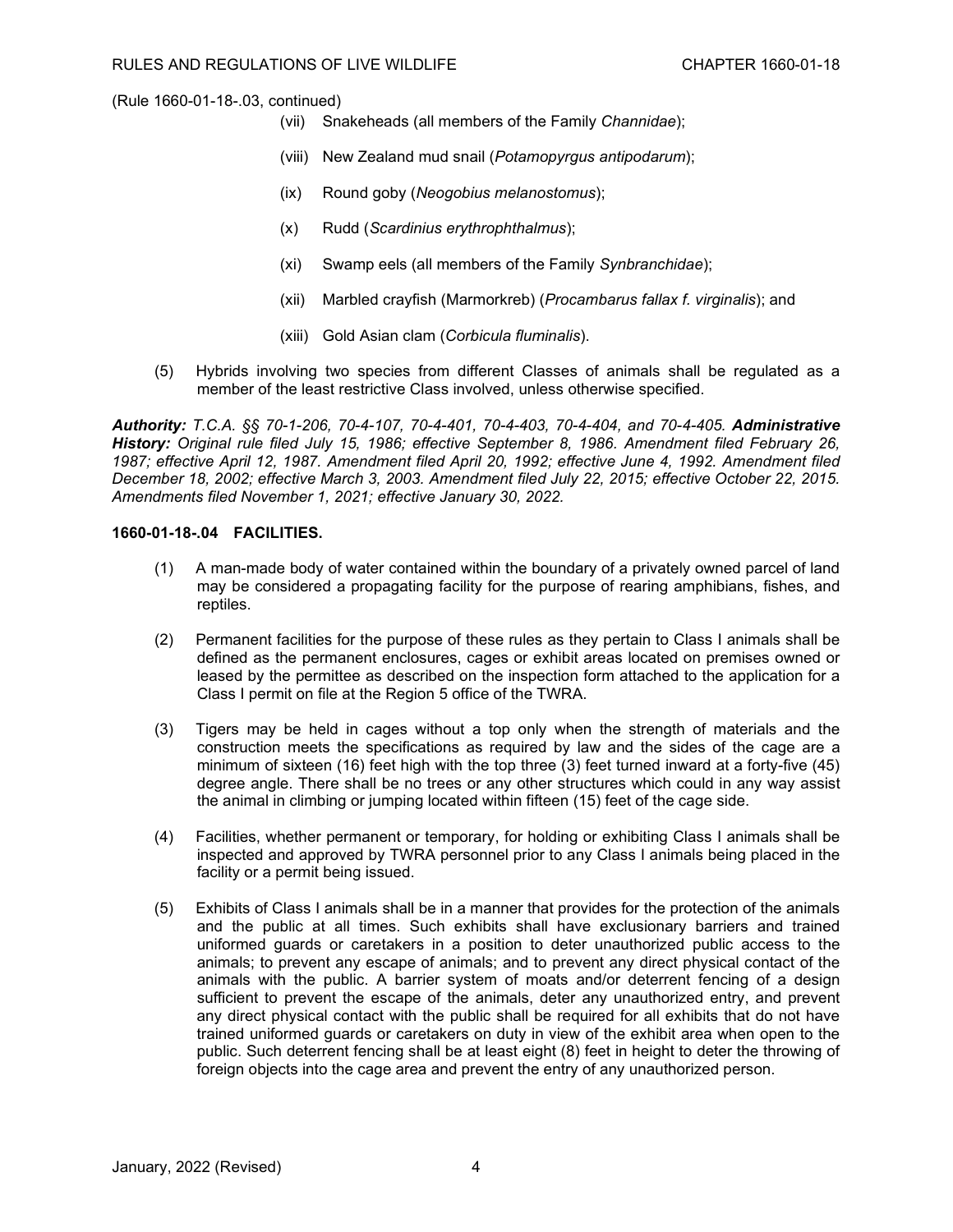- (6) Exhibitors of Class I animals must have a mobile facility in accordance with state law for any species of Class I animals that is taken out of a stationary facility. These animals shall not be allowed out of a caged area at any time. The animals may be placed in a caged arena for the purpose of exhibiting, as long as the sides and top meet specifications as required by law for a stationary facility. Also, the animals must remain in the mobile facility until the mobile facility is either brought into or up to the arena in such a fashion as to allow for the animal to be directly released into the arena. These animals may be led from a holding facility, either mobile or stationary, into a caged area through a totally enclosed caged corridor. Elephants are exempt from the requirement of this paragraph as long as they are maintained in accordance with this law.
- (7) Permanent exhibitors may exhibit their Class I animals outside their permanent facility only after giving notification to the TWRA regional office where the exhibition is to be held a minimum of twenty-four (24) hours before the exhibition. Such exhibitions shall be given only in facilities that meet the standards set forth herein or as otherwise provided by law.
- (8) Any Class I Felidae or Ursidae that is under twenty-five (25) pounds in weight and less than three (3) months of age may be brought into contact with the public. Permittees who allow such animals to have contact with the public can do so only under the following conditions:
	- (a) An individual animal can be brought into contact with the public not more than one (1) hour during an eight (8) hour interval.
	- (b) Animals brought into contact with the public must be done in a manner that ensures the good health of the animals.
	- (c) Permittees that intend to conduct off-site exhibitions involving public contact must notify the TWRA at least three (3) days prior to such exhibitions.
	- (d) Permittees who allow such animals to have contact with the public assume all responsibility for the safety of the public.

*Authority: T.C.A. §§ 70-1-206, 70-4-401(a), 70-4-403, 70-4-404, and 70-4-405. Administrative History: Original rule filed July 25, 1986; effective September 8, 1986. Amendment filed April 20, 1992; effective June 4, 1992. Amendment filed April 22, 1994; effective July 6, 1994. Amendment filed May 20, 1998; effective August 3, 1998. Amendments filed November 1, 2021; effective January 30, 2022.*

# **1660-01-18-.05 SPECIAL PROVISIONS.**

- (1) All Nature Centers, Rehabilitation Centers, Educational Exhibits, and Zoos meeting provisions which exempt them from the fees for necessary permits must complete an application and provide requested information. No Class III Wildlife may be possessed by a Nature Center, Rehabilitation Center or Educational Exhibit, nor may these permittees hold any other Captive Wildlife Permits issued by the Tennessee Wildlife Resources Agency, unless authorized by the Executive Director of the Tennessee Wildlife Resources Agency. This prohibition does not apply to facilities deemed as a zoo.
- (2) A zoo shall be defined as a facility where any class of wildlife is exhibited to the public while meeting provisions set forth in T.C.A. §§ 70-4-401 et seq*.*
	- (a) Zoos must be accredited by the American Association of Zoological Parks and Aquariums (AAZPA) and/or be designated as the official zoo of a political subdivision of the state.
	- (b) Zoos provided for in this provision must maintain an annual visitation rate of one hundred thousand (100,000) visitors annually.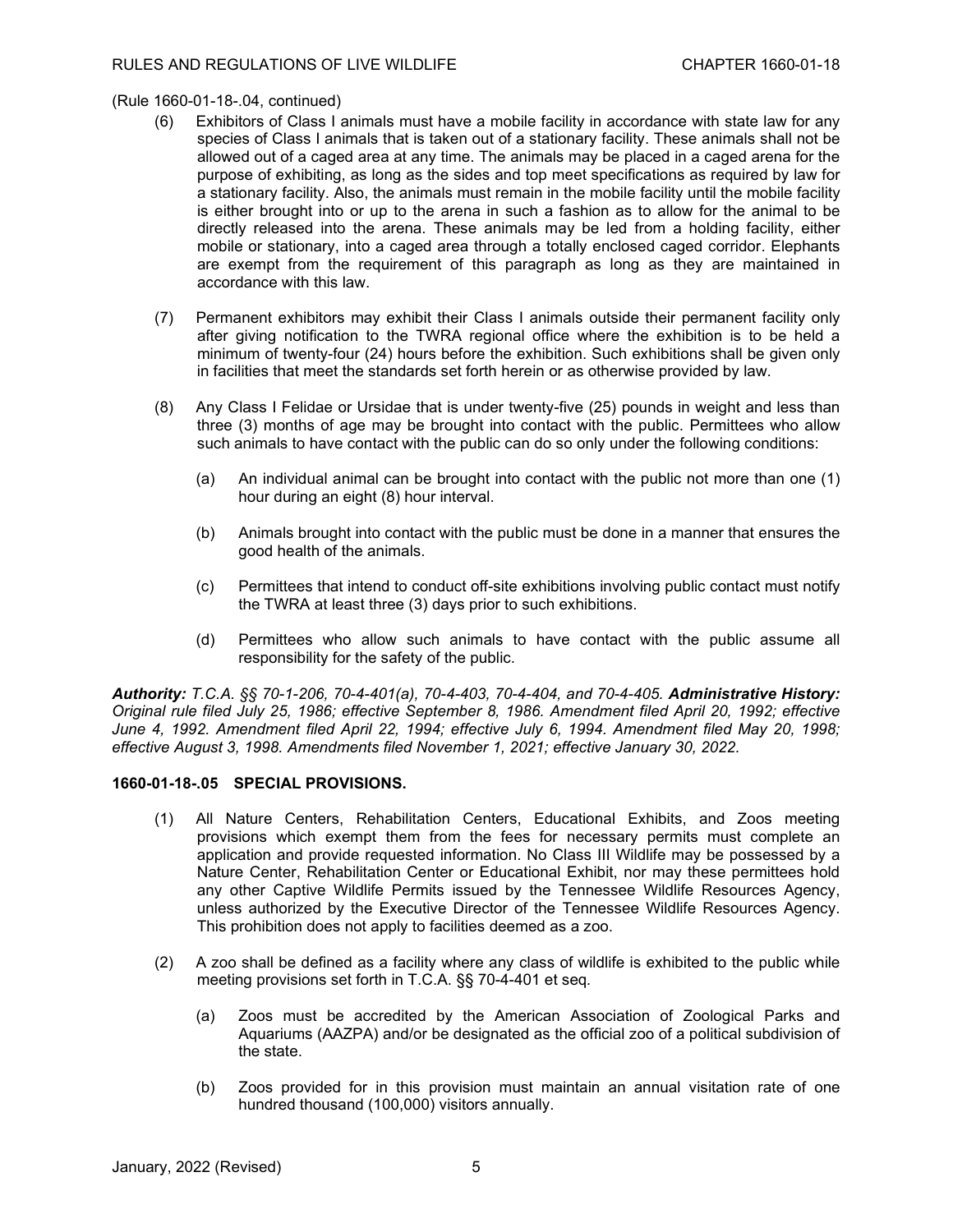- (c) Animals may not be sold or transferred to the general public in Tennessee.
- (3) A nature center shall be defined as a facility which operates in order to educate the general public about natural ecosystem interrelationships, in which man's actions are an integral part, and which has as its chief goal the protection and enhancement of all populations of Tennessee animal life.
	- (a) Class II wildlife may be utilized at these facilities for educational purposes. Authorization must be obtained annually from the Executive Director of the TWRA if animals are maintained.
	- (b) Any program using wildlife originating from the wild in Tennessee must be done at no charge, which would include an exchange for goods or services.
- (4) Rehabilitation centers are defined as those facilities which house and treat injured, diseased and displaced Class II and Class IV wildlife (except wild turkeys) which are temporarily incapable of surviving in the wild. The objective of the centers will be to return such wildlife to their natural habitat.
	- (a) A permit or letter of authorization from the TWRA is required for rehabilitation centers.
	- (b) The applicant shall provide the TWRA with information about the proposed rehabilitation of Class II and Class IV wildlife (except wild turkey), including:
		- 1. Categories (e.g. raptors) of wildlife proposed for rehabilitation.
		- 2. Documentation showing one of the following qualifications has been met in order to be eligible for a Rehabilitation and/or Education Exhibit permit:
			- (i) Two hundred hours (200) of experience in rehabilitation or handling of the species in which the person wishes to be permitted; or
			- (ii) One year of full-time employment as a Veterinary Technician; or
			- (iii) Be licensed to practice veterinary medicine in the State of Tennessee: or
			- (iv) Possess a valid permit for Wildlife Rehabilitation or Education from another state for the species in which the person wishes to be permitted.
		- 3. At least one reference from a person knowledgeable in wildlife husbandry regarding qualifications of the applicant.
		- 4. Description of the physical facilities to be used.
		- 5. Availability of veterinary care for use as needed.
		- 6. Whether the facility is to be used as a nonprofit operation and whether it is certified as nonprofit by the U. S. Internal Revenue Code [26 U.S.C. § 501(c)].
		- 7. The extent to which wildlife can be accepted for rehabilitation.
	- (c) Prior to issuance of a permit or letter of authorization to wildlife rehabilitators not charging for their services, their facilities must be certified as nonprofit on application forms provided by the TWRA.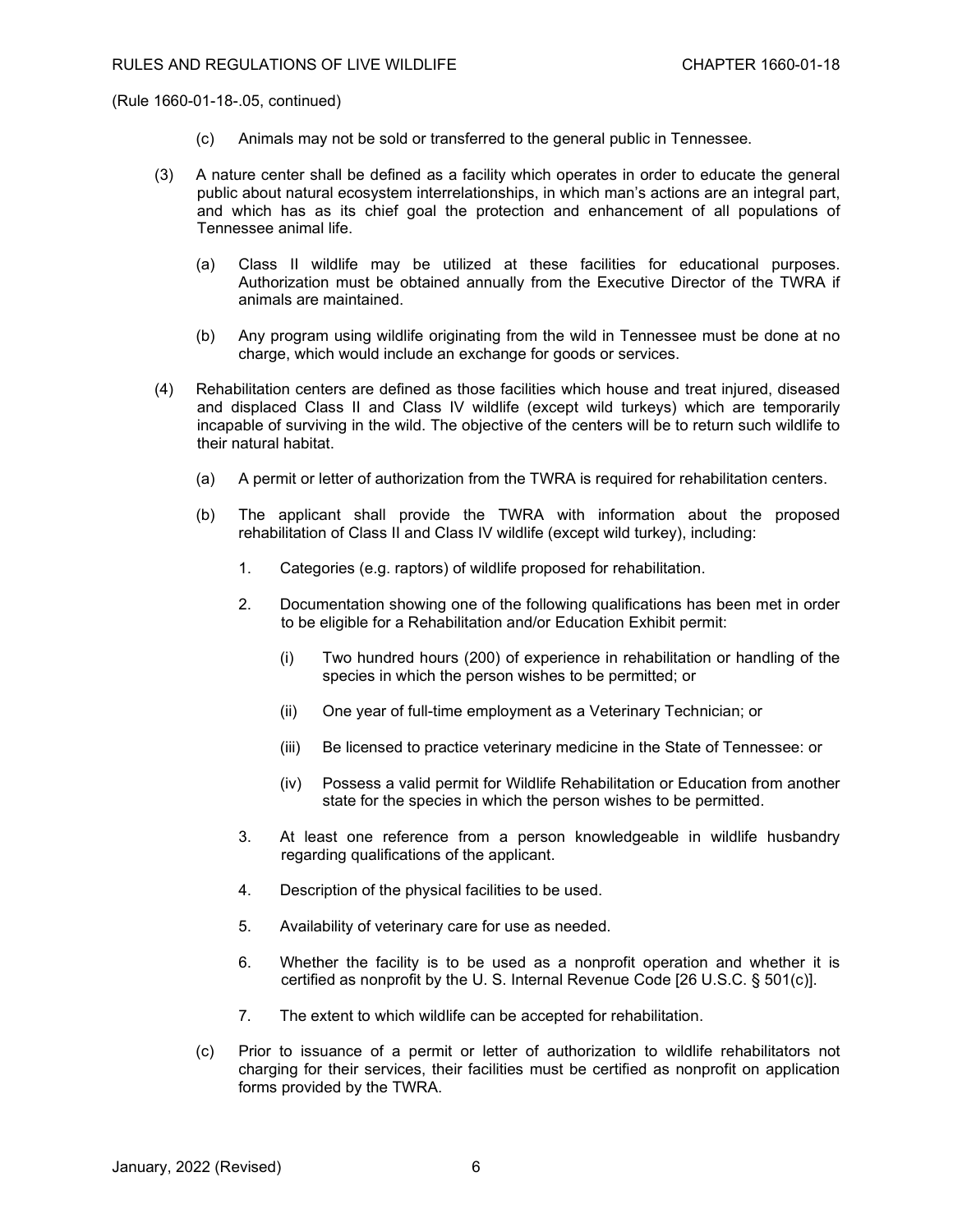- (d) Cages and facilities must be provided of such quality material, and of such strength as appropriate for the animals involved. Minimum facility guidelines of the National Wildlife Rehabilitators Association (see "Wildlife Rehabilitation Minimum Standards and Accreditation Program") are acceptable, except as may be specified by the TWRA.
- (e) Temperature shall be regulated by heating or cooling as may be needed, to protect the animal from extremes and to provide for its health and comfort.
- (f) If the facilities are outdoors, the cages should be constructed in a manner to protect the animals from excessive sunlight and from inclement weather.
- (g) Cages and/or enclosures shall be of sufficient size to give the confined animal(s) ample space for exercise and to avoid overcrowding.
- (h) Nails or other sharp protrusions, which might injure or impair the animal, shall not be allowed within the cage. Bird cages shall be of a design (e.g. vertical bars or netting) to minimize fraying of feathers.
- (i) Adequate perches shall be provided for any raptors or other perching birds.
- (j) Provisions shall be made for prompt removal and disposal of animal and food wastes.
- (k) A suitable method shall be provided to rapidly eliminate excess water from housing facilities.
- (l) Food and water receptacles shall be of sufficient number and size as appropriate for the animals being served. Such receptacles shall be kept clean and sanitary at all times. If self-feeders are used adequate measures should be taken to prevent the contamination or deterioration of food.
- (m) A safe and effective program for the control of insects, ectoparasites, and other pests shall be established and maintained.
- (n) Rehabilitation techniques shall be in accordance with standards generally accepted by veterinarians, the TWRA, and/or other persons recognized as having expertise with care of the affected species.
- (o) Minimum human contact shall be provided with releasable wildlife in order to avoid imprinting on humans.
- (p) After a ninety (90) day rehabilitation period, all Class II wildlife must be released, except:
	- 1. Permission may be sought for extension of possession for rare species listed as Endangered, Threatened, or "In Need of Management", for wildlife indicating likelihood of recovery and release with the foreseeable future, or for use for educational purposes.
	- 2. Animals authorized by the Executive Director of the Tennessee Wildlife Resources Agency for use under the authority of a valid Educational Exhibit Permit issued by the Tennessee Wildlife Resources Agency.
- (q) Permits are effective from July 1 through June 30 of each year.
- (r) By January 31 of each year, the permittee shall submit an annual report of the prior calendar year's activities concerning the number and status of all Class II wildlife.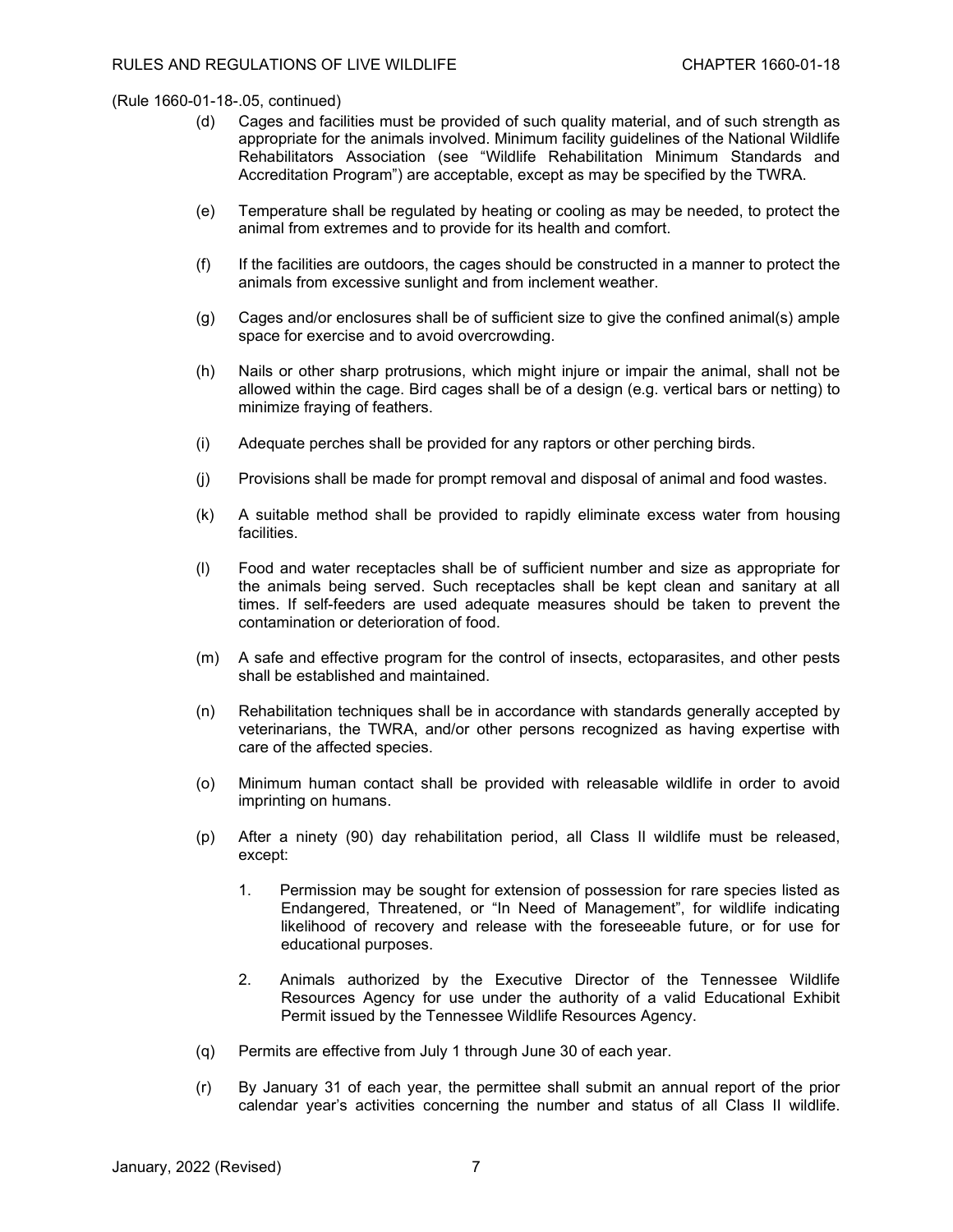Records of wildlife rehabilitated must be maintained reflecting source of animals, date obtained, and date and method of disposition.

- (s) White-tailed deer and black bears may be rehabilitated under the following special provisions in addition to the above requirements:
	- 1. Prior to receiving a permit, the applicant must submit a plan for care and rehabilitation which precludes or minimizes human contact and provides for conditioning and habitat acclimation prior to release. Final approval of a permit to rehabilitate white-tailed deer and/or black bears shall be at the discretion of the Executive Director of the Tennessee Wildlife Resources Agency.
	- 2. Each animal accepted for rehabilitation shall be marked with an indelible mark so that future identification may be possible.
	- 3. Deer and/or bears housed in rehabilitation facilities shall not be exhibited or come into public contact under any circumstances.
	- 4. The regional lieutenant shall be notified within forty-eight (48) hours of the receipt of each white-tailed deer accepted for rehabilitation.
	- 5. Rehabilitated white-tailed deer shall be released only at an approved site(s) as determined by the TWRA.
	- 6. A TWRA officer or wildlife biologist shall determine if a black bear is eligible for rehabilitation and release.
	- 7. Transportation of any black bear must be performed in accordance with the mobile facility requirements in T.C.A. § 70-4-405.
	- 8. Injured white-tailed deer and/or black bears determined to be non-releasable shall be immediately euthanized.
	- 9. Rehabilitators are not employees or agents of the State of Tennessee for any purpose, including a determination of liability. Therefore, rehabilitators assume all liability for personal injury and/or property damage caused by white-tailed deer and/or black bears under the rehabilitator's care and control.
	- 10. Rehabilitators of white-tailed deer and/or black bears must legally possess a firearm capable of instantly destroying a deer and/or bear.
	- 11. All white-tailed deer must be released within a one hundred twenty (120) day rehabilitation period.
	- 12. Releases of rehabilitated black bears shall be determined on a case-by-case basis under the direction of the TWRA, but black bears shall not be held for rehabilitation for longer than one (1) year.
- (t) All wildlife held under the authority of a Rehabilitation Permit cannot be exhibited or brought in contact with the public unless authorized by the Executive Director of the Tennessee Wildlife Resources Agency.
- (u) Failure to abide by these Rules and any other state and/or federal wildlife regulations may result in lack of approval, non-renewal, or cancellation of TWRA authorization, at the discretion of the Executive Director of the TWRA.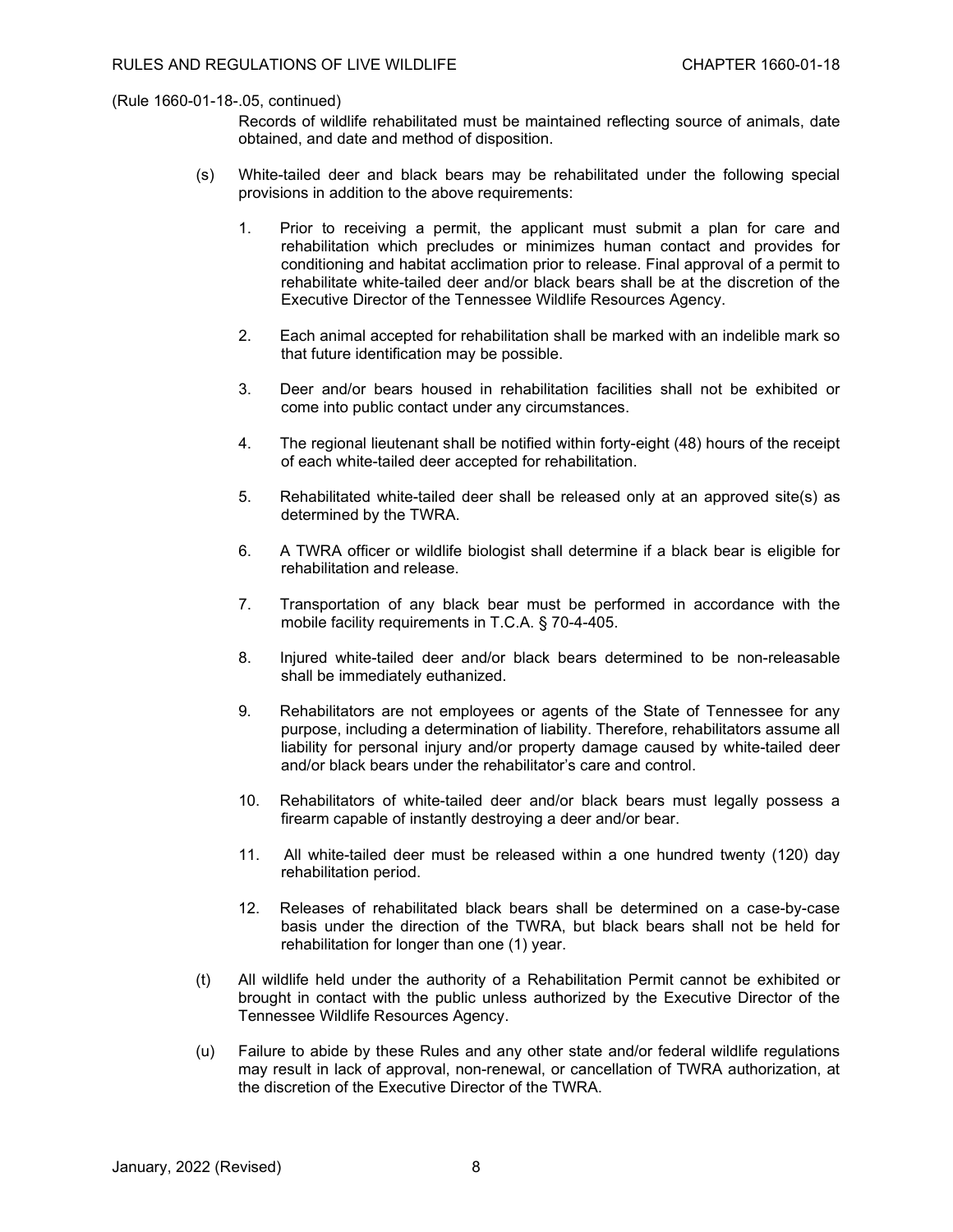- (v) An educational center shall be defined as a professionally operated facility, with a fulltime staff, whose major responsibility is to conduct approved research or to educate and/or train its clientele in bona fide conservation principles, which include the protection and enhancement of animal populations through professionally accepted wildlife management techniques and principles.
	- 1. Class II and other authorized Classes of wildlife may be utilized at these facilities for educational purposes. Authorization must be obtained annually from the Executive Director of the TWRA if animals are maintained.
	- 2. All regulations of paragraph (4) concerning permit, facility, and care at Rehabilitation Centers apply also for Educational Centers, as applicable. The TWRA shall provide permit applications indicating such pertinent information required.
	- 3. Any program using live wildlife originating from the wild in Tennessee must be done at no charge, which would include an exchange for goods or services.

*Authority: T.C.A. §§ 70-1-206, 70-4-401, 70-4-404, and 70-4-405. Administrative History: Amendment filed February 26, 1987; effective April 12, 1987. Amendment filed April 20, 1992; effective June 4, 1992. Amendment filed February 10, 1994; effective April 26, 1994. Amendment filed July 27, 2006; effective October 10, 2006. Amendments filed November 1, 2021; effective January 30, 2022.*

# **1660-01-18-.06 CLASS I QUALIFICATION TEST.**

- (1) Testing procedures
	- (a) Scheduling
		- 1. Arrangements must be made with a TWRA regional office as to time and place where the test will be given.
		- 2. Each test taken will cost ten (10) dollars and payment of the fees shall be made prior to the test being given.
	- (b) Administration
		- 1. A Class I Qualification Test must be taken at a TWRA Regional office.
		- 2. Scoring There will be a maximum of one hundred (100) questions in the technical section of the test and each will have equal value. The point value will be announced before the test. A score of 70% correct will be passing.
		- 3. No copies of the test questions can be taken from the testing area by the person taking the test.
		- 4. The test will be scored at a later date and the applicant will be notified of the score by mail.
		- 5. If the applicant fails to pass the test, he may request to retake the test at a later date. There shall be at least ten days between tests.
		- 6. The test may be taken a maximum of three times per calendar year.
	- (c) Test material The test will be developed and reviewed by persons with extensive training, knowledge and experience with Class I animals. The test will cover basic